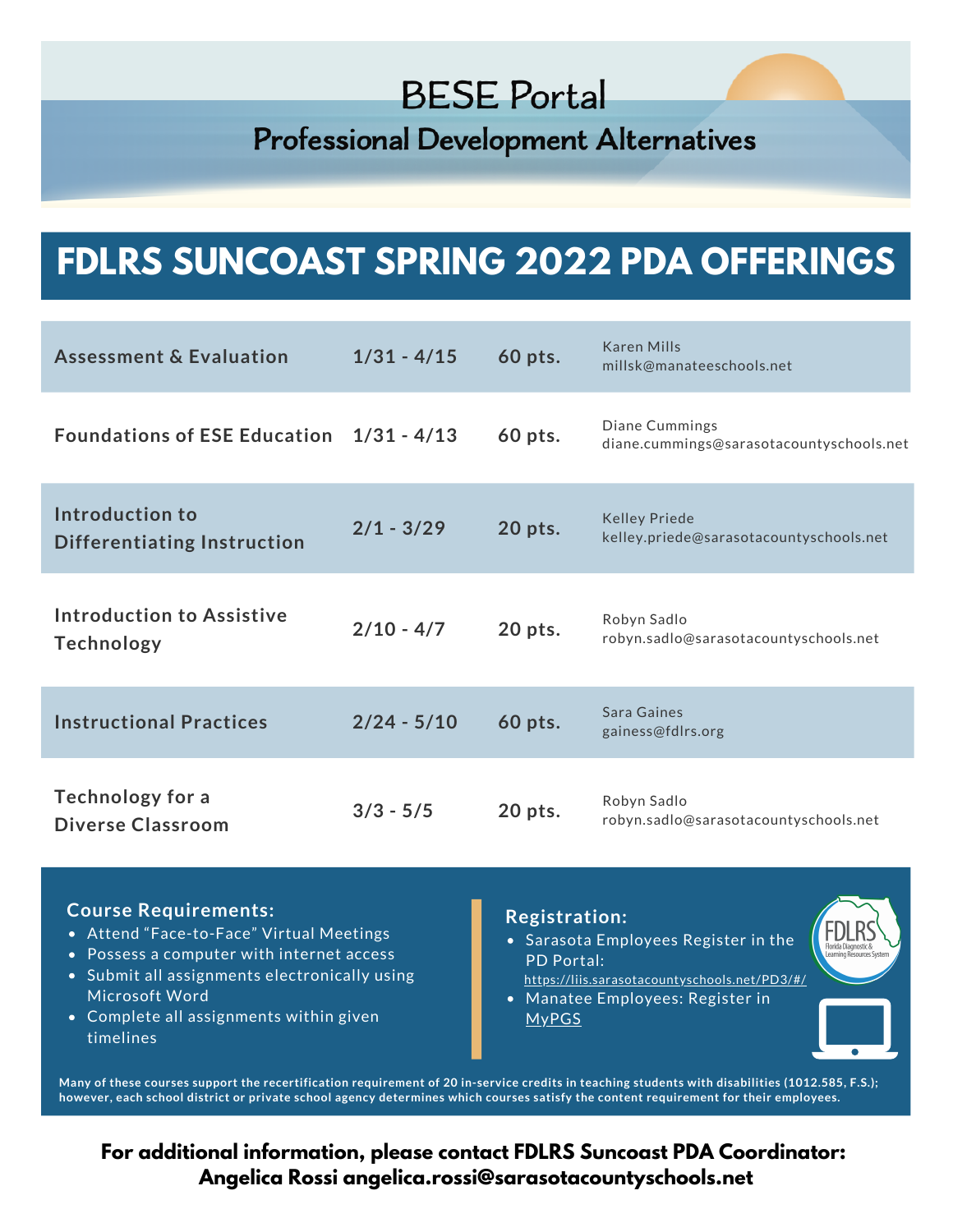## **Professional Development Alternatives**

# **PDA ASSESSMENT & EVALUATION 60 IN-SERVICE POINTS -SPRING 2022**

*Module Start Date: January 31, 2022*

*Module End Date: April 15, 2022*

*Facilitator: Karen Mills (millsk@manateeschools.net)*

### **Content Purpose:**

- Determine the purposes and characteristics of various assessments and the appropriate use.
- Apply the legal requirements and ethical principles regarding assessment of students with exceptionalities.
- Identify measurement concepts, characteristics, and uses of norm-referenced and criterionreferenced assessments.
- Interpret and apply the results of formal, informal, and performance-based assessments to address specific needs of students with exceptionalities.
- Analyze assessment data to identify student needs and evaluate student progress.

## **Registration Information Virtual Meeting Dates:**

**Sarasota County Employees:** Register in [Sarasota](https://liis.sarasotacountyschools.net/PD3/#/) PD Portal Non-District Employees: At Registration Link above, Click on "Non– Employee" **Sarasota Section Number: 9468**

**Manatee County Employees:** Register in MyPGS Non-District Employees: Email Dawn Giddens (giddensd@manateeschools.net) for registration link. **Manatee Section Number: 11606**

### **Course Requirements:**

- Attend "Face-to-Face" Virtual Meetings (Highly Suggested)
- Possess a computer with internet access
- Submit all assignments electronically using Microsoft Word
- Complete all assignments within given timelines

**This module satisfies the 20 points needed in SWD/ESE to recertify!**

This course includes virtual meetings on the following dates:

- $\bullet$  January 31, 2022 (4:30-7:30pm)
- February 22, 2022 (4:30-7:30pm)
- March 28, 2022 (4:30-7:30pm)

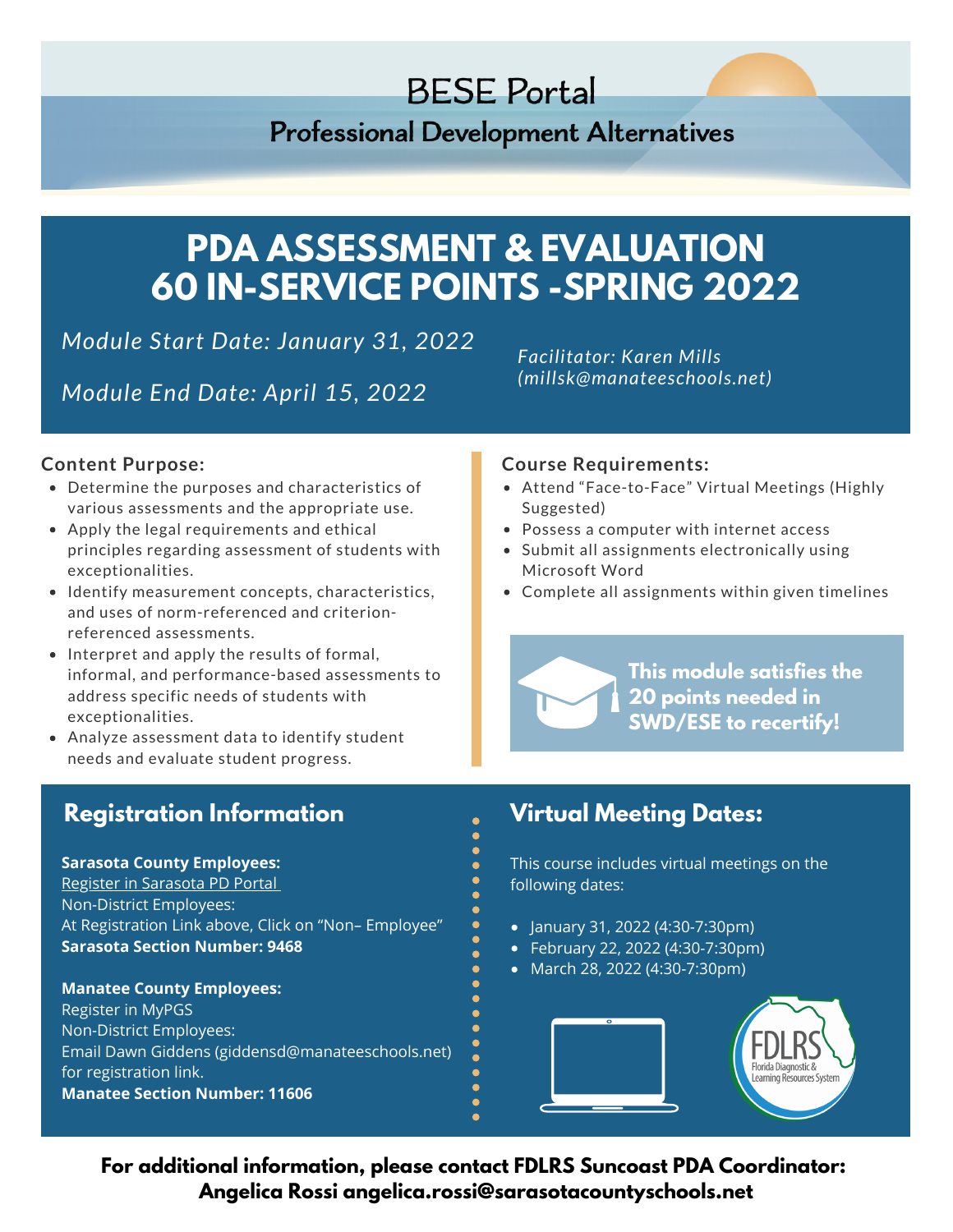**Professional Development Alternatives** 

# **PDA FOUNDATIONS OF EXCEPTIONAL EDUCATION 60 IN-SERVICE POINTS - SPRING 2022**

*Module Start Date: January 31, 2022*

*Module End Date: April 13, 2022*

*Facilitator: Diane Cummings (diane.cummings@sarasotacountyschools.net)*

### **Content Purpose:**

- Identify state and federal legislation and case law that has affected the education of students with disabilities.
- Identify models of support for inclusion of students with disabilities.
- $\bullet$  Identify the individuals who are eligible for an IEP and the steps in the special education process that occur prior to the initial development of an IEP.
- Explain how curricular information and assessment data should be interpreted for, utilized by, and shared with all members of the IEP team or the problem-solving team, including families.

### **Course Requirements:**

- Attend "Face-to-Face" Virtual Meetings (Highly Suggested)
- Possess a computer with internet access
- Submit all assignments electronically using Microsoft Word
- Complete all assignments within given timelines

**This module satisfies the 20 points needed in SWD/ESE to recertify!**

## **Registration Information Virtual Meeting Dates:**

**Sarasota County Employees:** Register in [Sarasota](https://liis.sarasotacountyschools.net/PD3/#/) PD Portal Non-District Employees: At Registration Link above, Click on "Non– Employee" **Sarasota Section Number: 9467**

**Manatee County Employees:** Register in MyPGS Non-District Employees: Email Dawn Giddens (giddensd@manateeschools.net) for registration link. **Manatee Section Number: 11599**

This course includes virtual meetings on the following dates:

- $\bullet$  January 31, 2022 (4:30-6:30pm)
- $\bullet$  March 7, 2022 (4:30-6:30pm)

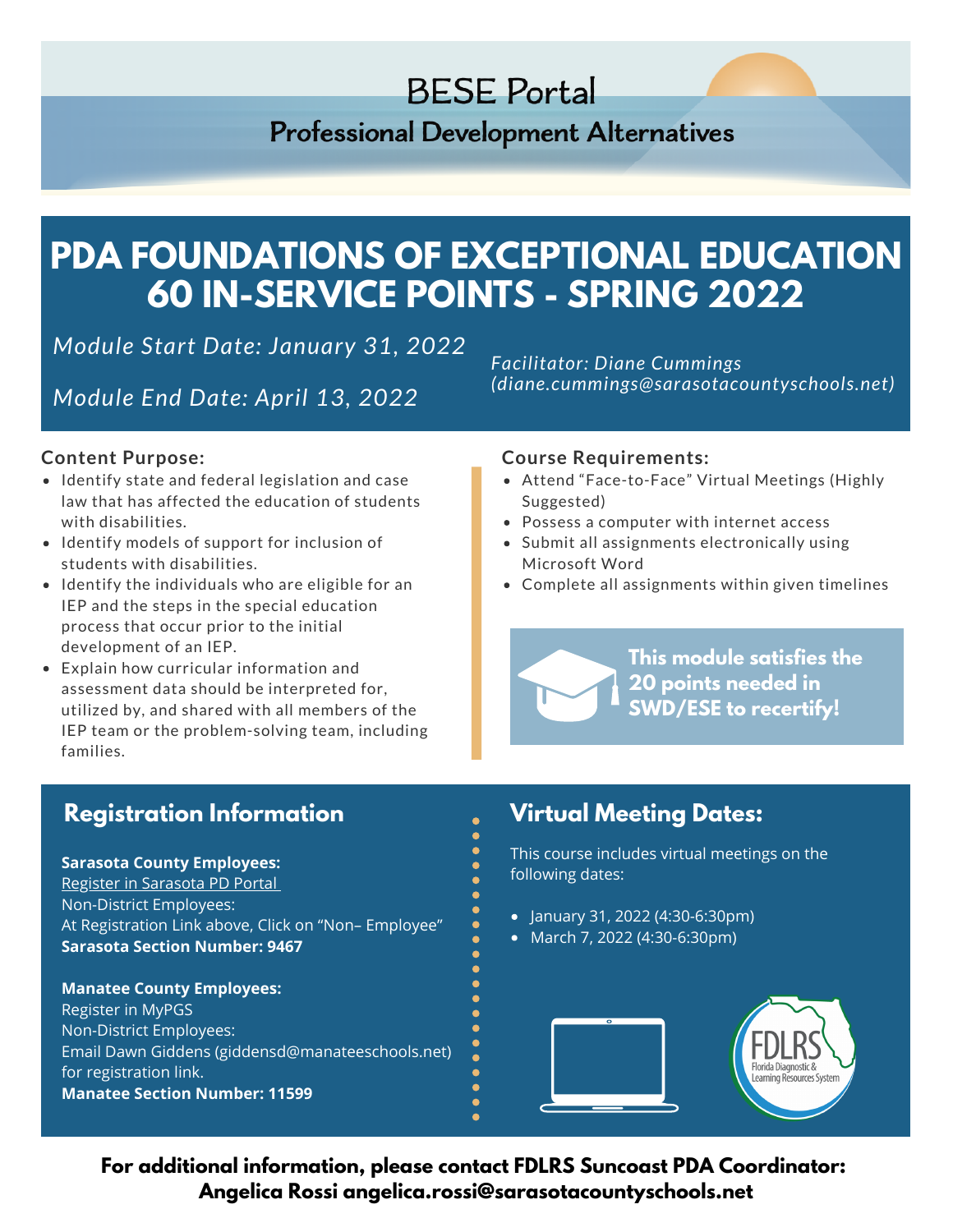**Professional Development Alternatives** 

## **PDA INTRODUCTION TO DIFFERENTIATING INSTRUCTION: RESPONDING TO ALL LEARNERS 20 IN-SERVICE POINTS - SPRING 2022**

*Module Start Date: February 1, 2022*

*Module End Date: March 29, 2022*

*Facilitator: Kelley Priede (kelley.priede@sarasotacountyschools.net)*

### **Content Purpose:**

- Evaluate their current practice related to the guidelines of Differentiated Instruction and the Principles of Universal Design for Learning.
- Discuss the rationale for differentiation and UDL.
- Determine what is most important for students to Know-Understand-Do.
- Use various sources and types of assessment information to make instructional decisions.
- Identify the characteristics of a responsive learning environment.
- Develop a differentiated task.
- Analyze a differentiated assignment.

### **Course Requirements:**

- Attend "Face-to-Face" Virtual Meetings (Highly Suggested)
- Possess a computer with internet access
- Submit all assignments electronically using Microsoft Word
- Complete all assignments within given timelines

**This module satisfies the 20 points needed in SWD/ESE to recertify!**

## **Registration Information Virtual Meeting Dates:**

## **Sarasota County Employees:**

Register in [Sarasota](https://liis.sarasotacountyschools.net/PD3/#/) PD Portal Non-District Employees: At Registration Link above, Click on "Non– Employee" **Sarasota Section Number: 9463**

### **Manatee County Employees:** Register in MyPGS Non-District Employees: Email Dawn Giddens (giddensd@manateeschools.net) for registration link. **Manatee Section Number: 11603**

This course includes a virtual meeting on the following date:

February 1, 2022 (5:30-7:00pm)

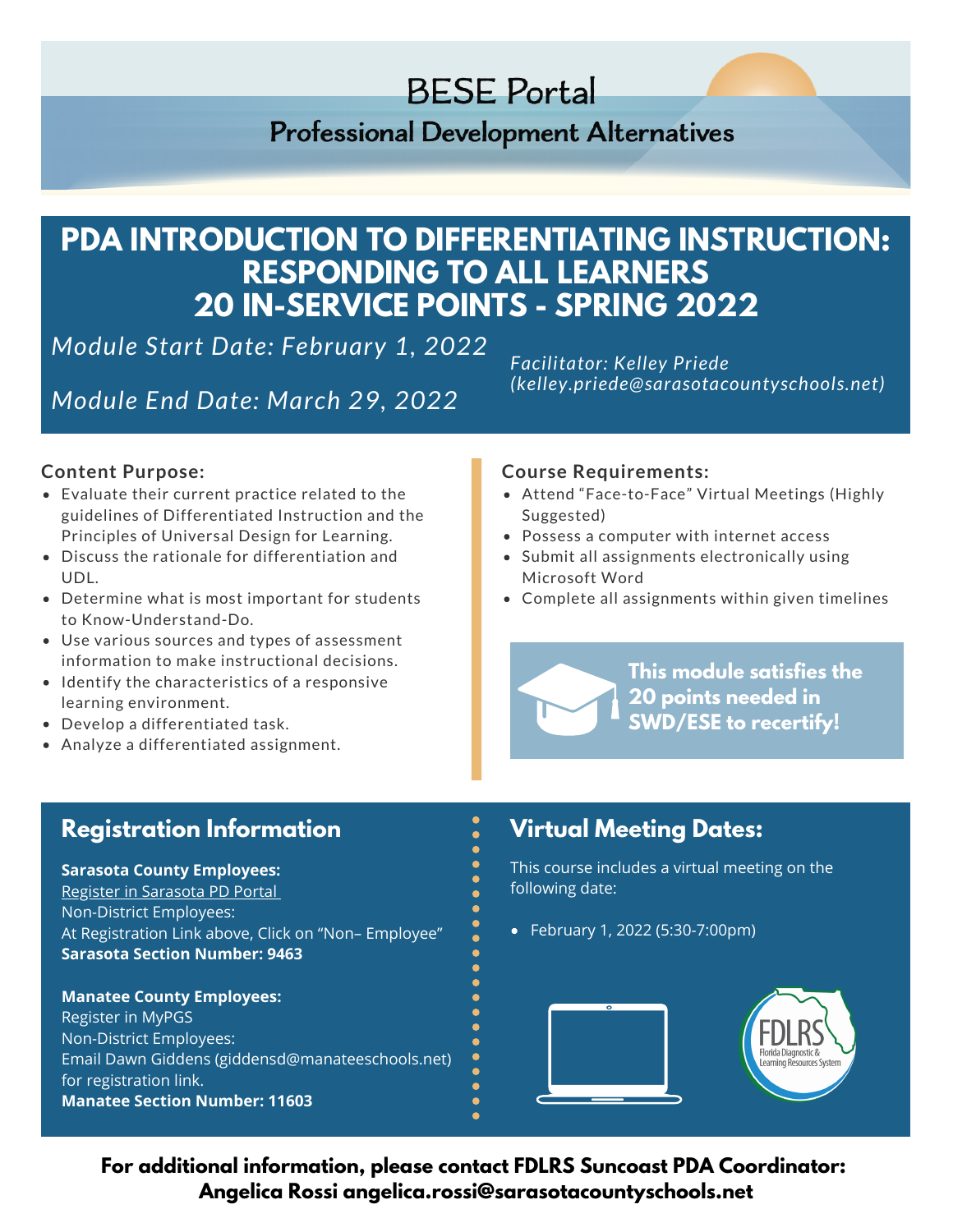**Professional Development Alternatives** 

# **PDA INTRODUCTION TO ASSISTIVE TECHNOLOGY 20 IN-SERVICE POINTS - SPRING 2022**

*Module Start Date: February 10, 2022*

*Module End Date: April 7, 2022*

### **Content Purpose:**

- Reflect and discuss the classroom, students, and use of technology
- Explore how each exceptionality impacts student learning and access to the educational environment.
- Explore the assessment process for identifying and aligning various assistive technology to meet the needs of students with disabilities
- Develop and implement a classroom assignment incorporating assistive technology.
- Assess the impact of the implemented assistive technology on student learning and independent functioning.

## **Registration Information Virtual Meeting Dates:**

**Sarasota County Employees:** Register in [Sarasota](https://liis.sarasotacountyschools.net/PD3/#/) PD Portal Non-District Employees: At Registration Link above, Click on "Non– Employee" **Sarasota Section Number: 9464**

**Manatee County Employees:** Register in MyPGS Non-District Employees: Email Dawn Giddens (giddensd@manateeschools.net) for registration link. **Manatee Section Number: 11610**

*Facilitator: Robyn Sadlo (robyn.sadlo@sarasotacountyschools.net)*

### **Course Requirements:**

- Attend "Face-to-Face" Virtual Meetings (Highly Suggested)
- Possess a computer with internet access
- Submit all assignments electronically using Microsoft Word
- Complete all assignments within given timelines

**This module satisfies the 20 points needed in SWD/ESE to recertify!**

This course includes virtual meetings on the following dates:

February 10, 2022 (5:00-6:00pm)

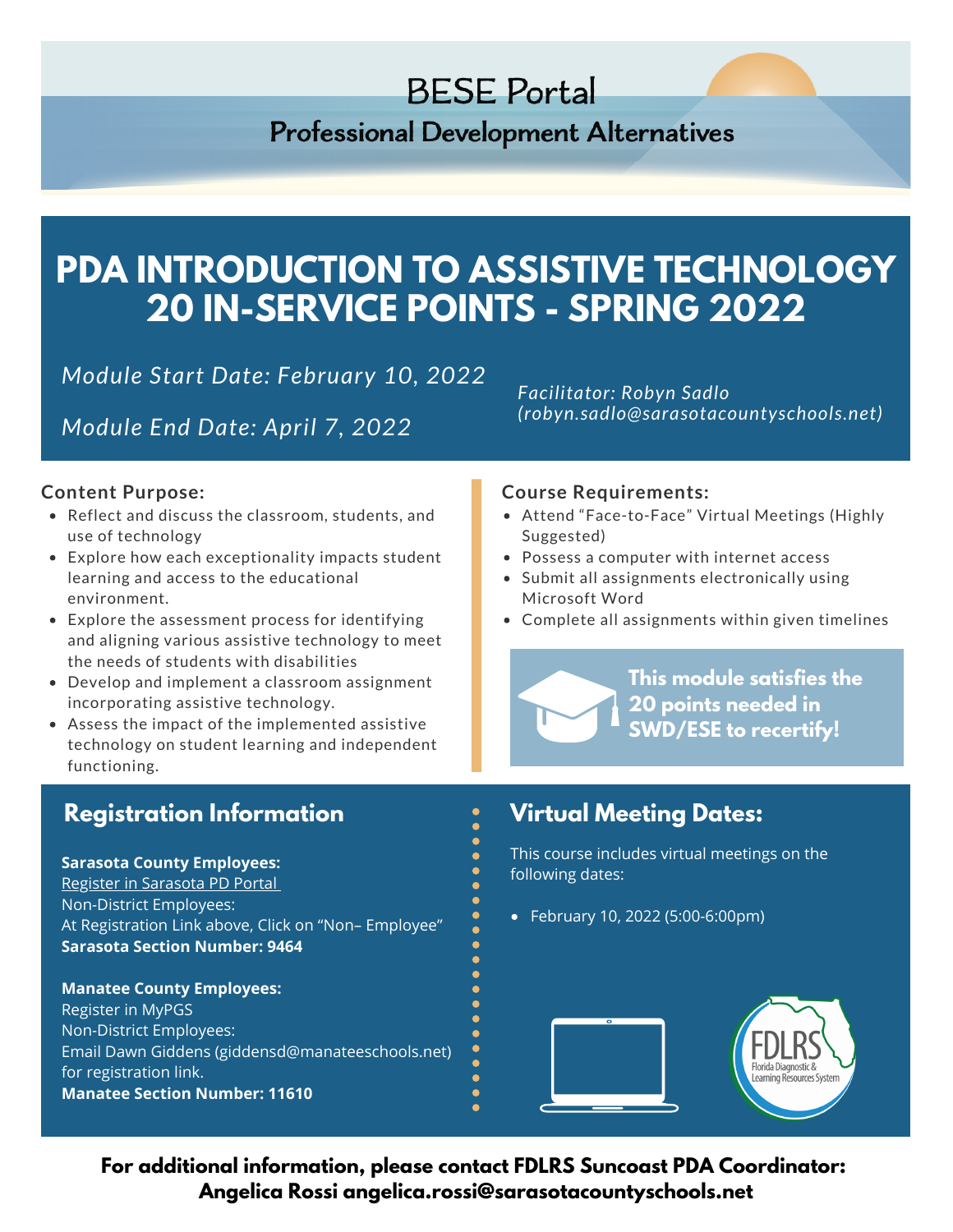## **Professional Development Alternatives**

# **PDA INSTRUCTIONAL PRACTICES 60 IN-SERVICE POINTS - SPRING 2022**

*Module Start Date: February 24, 2022*

*Module End Date: May 10, 2022*

*Facilitator: Sara Gaines (gainess@fldrs.org)*

### **Content Purpose:**

- Identify state and federal legislation and case law that has affected the education of students with disabilities.
- Identify models of support for inclusion of students with disabilities.
- $\bullet$  Identify the individuals who are eligible for an IEP and the steps in the special education process that occur prior to the initial development of an IEP.
- Explain how curricular information and assessment data should be interpreted for, utilized by, and shared with all members of the IEP team or the problem-solving team, including families.

### **Course Requirements:**

- Attend "Face-to-Face" Virtual Meetings (Highly Suggested)
- Possess a computer with internet access
- Submit all assignments electronically using Microsoft Word
- Complete all assignments within given timelines

**This module satisfies the 20 points needed in SWD/ESE to recertify!**

## **Registration Information Virtual Meeting Dates:**

**Sarasota County Employees:** Register in [Sarasota](https://liis.sarasotacountyschools.net/PD3/#/) PD Portal Non-District Employees: At Registration Link above, Click on "Non– Employee" **Sarasota Section Number: 9455**

**Manatee County Employees:** Register in MyPGS Non-District Employees: Email Dawn Giddens (giddensd@manateeschools.net) for registration link. **Manatee Section Number: 11601**

This course includes virtual meetings on the following dates:

- February 24, 2022 (5:00-7:00pm)
- March 24, 2022 (5:00-7:00pm)
- May 10, 2022 (5:00-7:00pm)